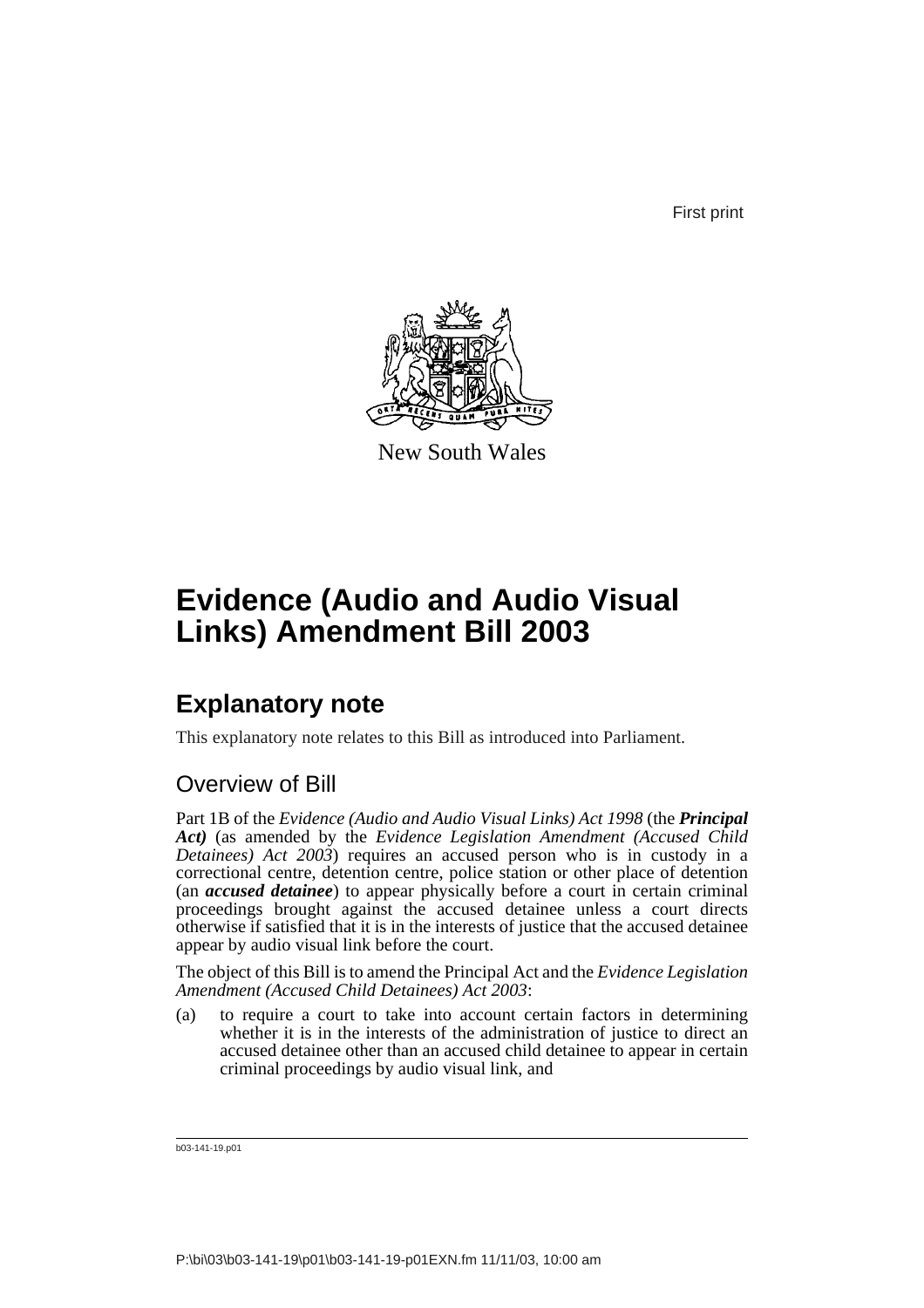Explanatory note

- (b) to enable rules of court to be made to require a court to take into account such factors in determining whether it is in the interests of the administration of justice to direct an accused child detainee to appear in certain criminal proceedings by audio visual link, and
- (c) to make it clear that Part 1B of the Principal Act applies to an accused detainee required to appear in criminal proceedings brought against the accused detainee for an offence even if the offence concerned is not the offence for which the detainee is in custody, and
- (d) to alter references in Part 1B to the interests of justice so as to refer to interests of the administration of justice (consistently with usage elsewhere in the Principal Act), and
- (e) to make it clear that any entitlement of a person under section 14 of the *Criminal Appeal Act 1912* to be present in proceedings on the hearing of an appeal is taken to be satisfied if audio visual links are used in relation to the person under the Principal Act.

#### Outline of provisions

**Clause 1** sets out the name (also called the short title) of the proposed Act.

**Clause 2** provides for the commencement of the proposed Act (with the exception of section 4 and Schedule 2) on the date of assent to the Act.

**Clause 3** is a formal provision that gives effect to the amendments to the Principal Act set out in Schedule 1.

**Clause 4** is a formal provision that gives effect to the amendments to the *Evidence Legislation Amendment (Accused Child Detainees) Act 2003* set out in Schedule 2.

#### **Schedule 1 Amendment of Evidence (Audio and Audio Visual Links) Act 1998**

**Schedule 1 [9]** amends section 5BB of the Principal Act to achieve the object described in paragraph (a) of the Overview of the Bill above.

**Schedule 1 [4], [5] and [7]** amend sections 5B, 5BA and 5BB, respectively, of the Principal Act to achieve the object described in paragraph (c) of the Overview of the Bill above.

**Schedule 1 [6] and [8]** amend sections 5BA and 5BB, respectively, of the Principal Act to achieve the object described in paragraph (d) of the Overview of the Bill above.

Explanatory note page 2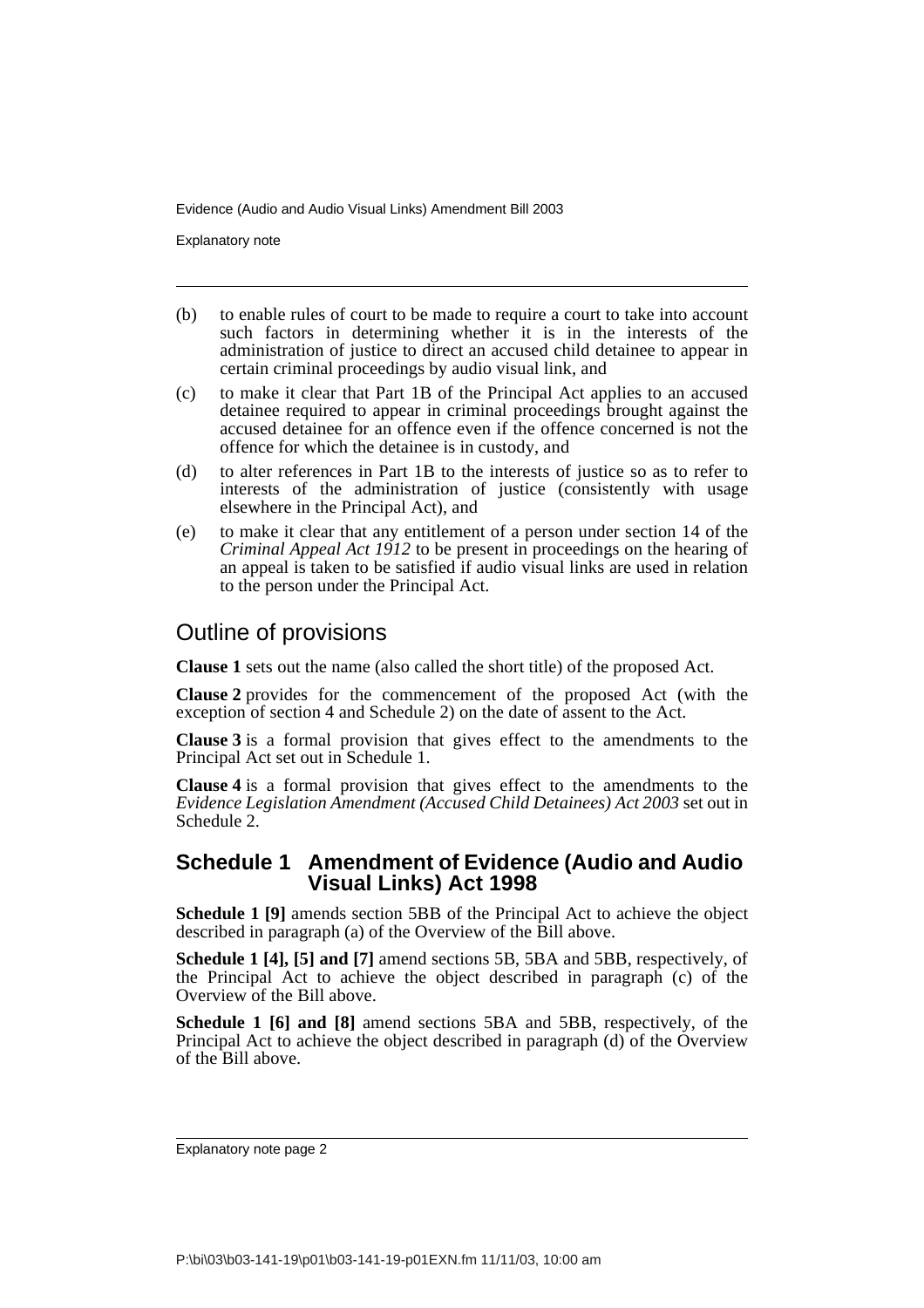Explanatory note

**Schedule 1 [1]** amends section 3A of the Principal Act to achieve the object described in paragraph (e) of the Overview of the Bill above.

**Schedule 1 [2] and [3]** amend section 5 of the Principal Act to provide for the proposed amendments to extend to any proceeding pending in a court after the commencement of section 5 (5) when it was originally enacted and at the commencement of proposed section 5 (5B).

#### **Schedule 2 Amendment of Evidence Legislation Amendment (Accused Child Detainees) Act 2003**

**Schedule 2 [5]** amends Schedule 1 [9] to the *Evidence Legislation Amendment (Accused Child Detainees) Act 2003* to insert section 5BBA (4A) into the Principal Act to achieve the object described in paragraph (b) of the Overview of the Bill above.

**Schedule 2 [3] and [4]** amend section 5BBA (1) and (4) as to be inserted in the Principal Act by Schedule 1 [9] to the *Evidence Legislation Amendment (Accused Child Detainees) Act 2003* to achieve the objects described in paragraphs (c) and (d), respectively, of the Overview of the Bill above.

**Schedule 2 [1]** omits Schedule 1 [4] to the *Evidence Legislation Amendment (Accused Child Detainees) Act 2003* as a consequence of the proposed amendment to section 5 (5) of the Principal Act made by Schedule 1  $\overline{2}$  to the proposed Act. That amendment will make the amendment made by Schedule 1 [4] superfluous.

**Schedule 2 [2]** amends section 5 (5A) as to be inserted in the Principal Act by Schedule 1 [5] to the *Evidence Legislation Amendment (Accused Child Detainees) Act 2003* to clarify the description of the proceedings to which the subsection relates.

Explanatory note page 3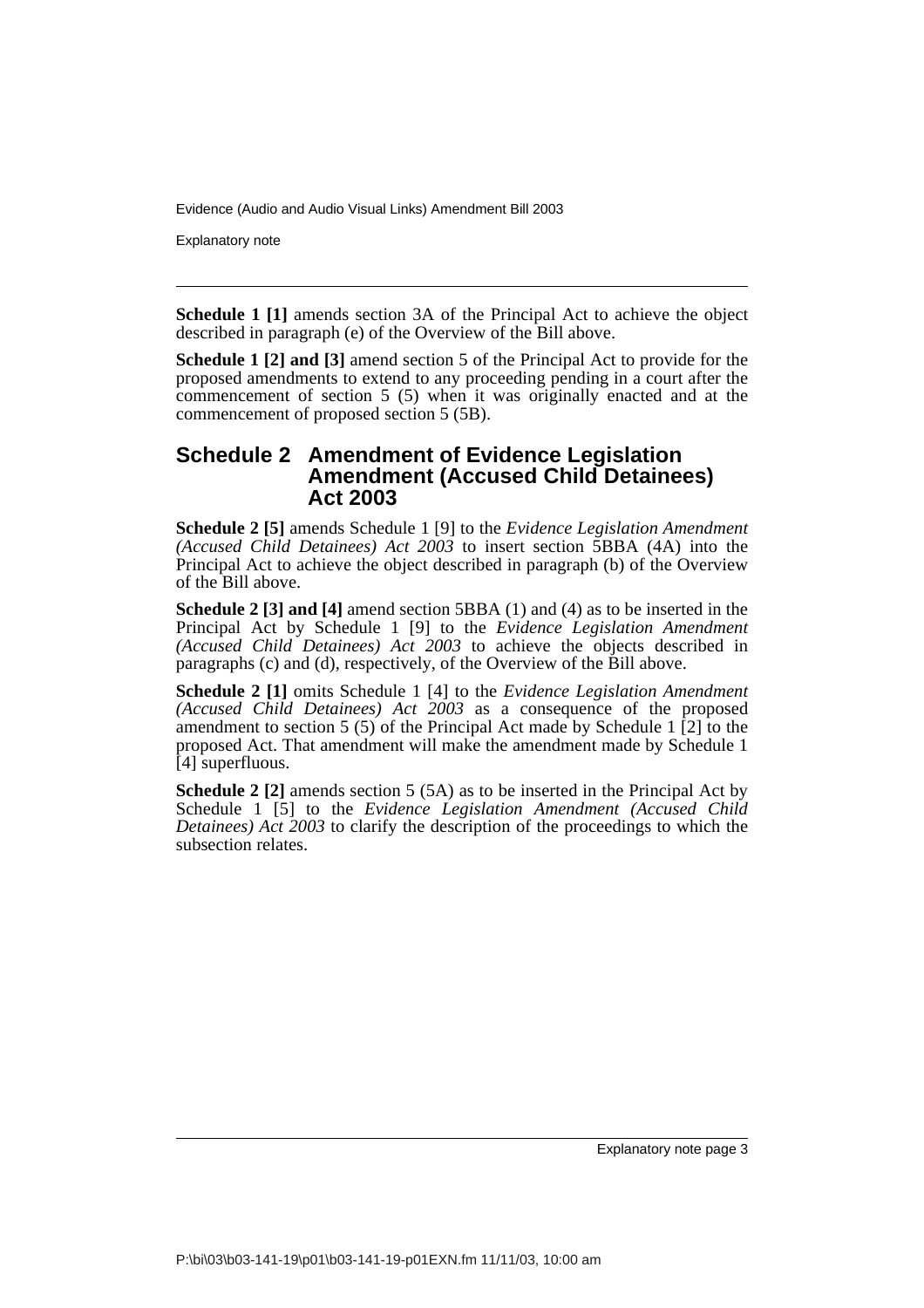Explanatory note

Explanatory note page 4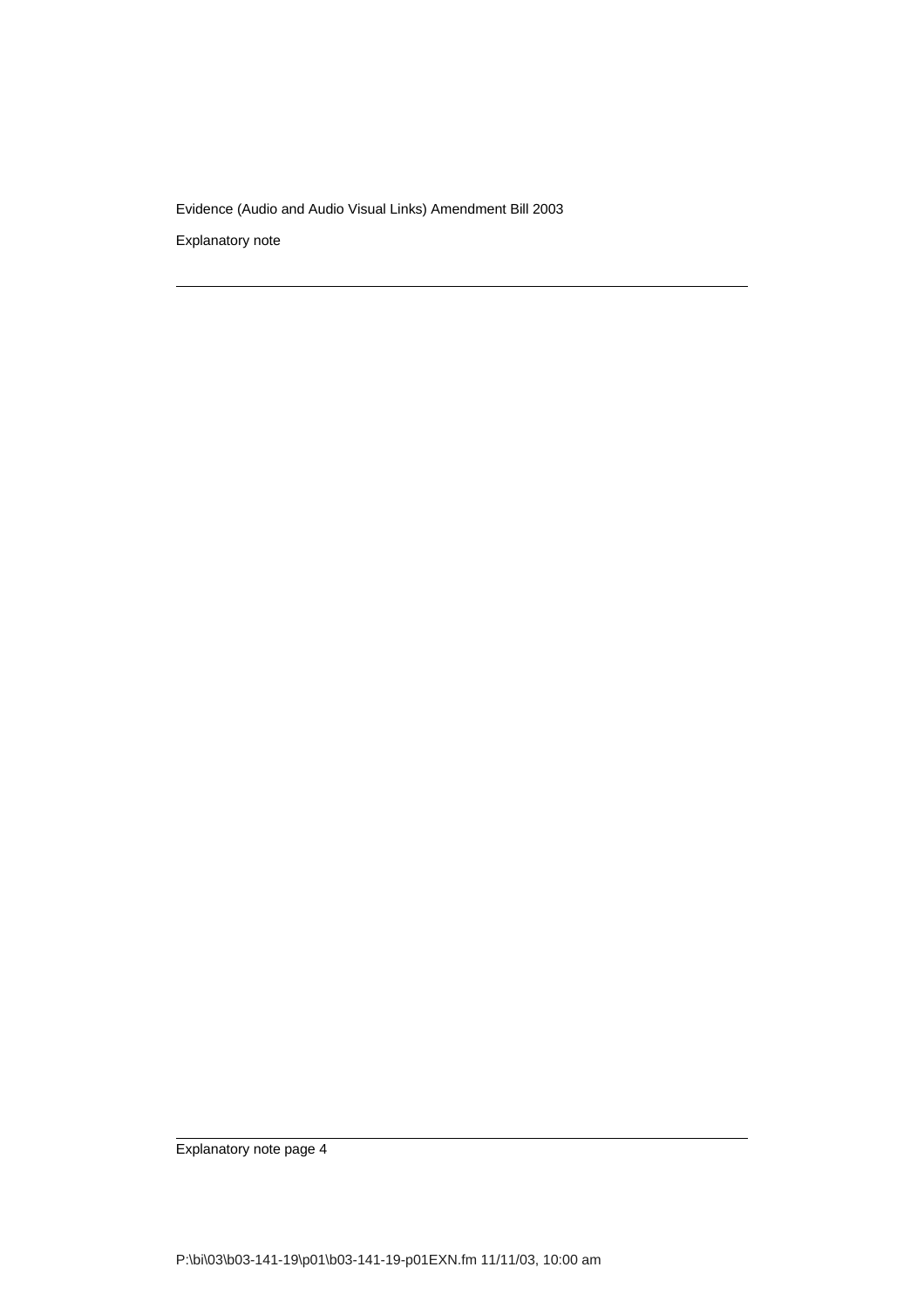First print



New South Wales

## **Evidence (Audio and Audio Visual Links) Amendment Bill 2003**

### **Contents**

|            |                                                                                        | Page           |
|------------|----------------------------------------------------------------------------------------|----------------|
|            | Name of Act                                                                            | $\overline{2}$ |
| 2          | Commencement                                                                           | $\overline{2}$ |
| 3          | Amendment of Evidence (Audio and Audio Visual Links)<br>Act 1998 No 105                | 2              |
| 4          | Amendment of Evidence Legislation Amendment (Accused<br>Child Detainees) Act 2003 No * | $\mathcal{P}$  |
| Schedule 1 | Amendment of Evidence (Audio and Audio Visual Links)<br>Act 1998                       | 3              |
| Schedule 2 | Amendment of Evidence Legislation Amendment (Accused<br>Child Detainees) Act 2003      | 6              |

b03-141-19.p01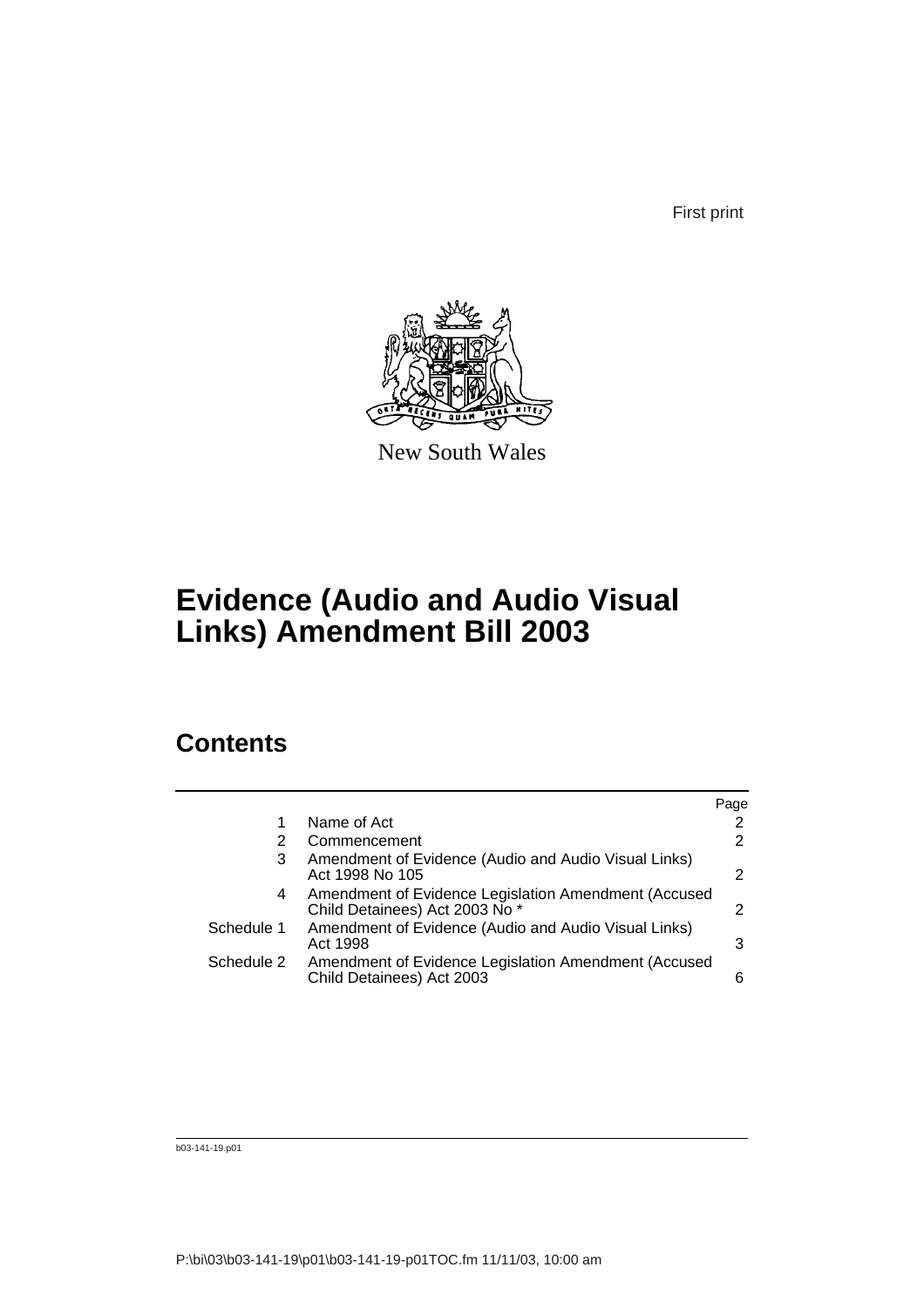**Contents** 

Page

Contents page 2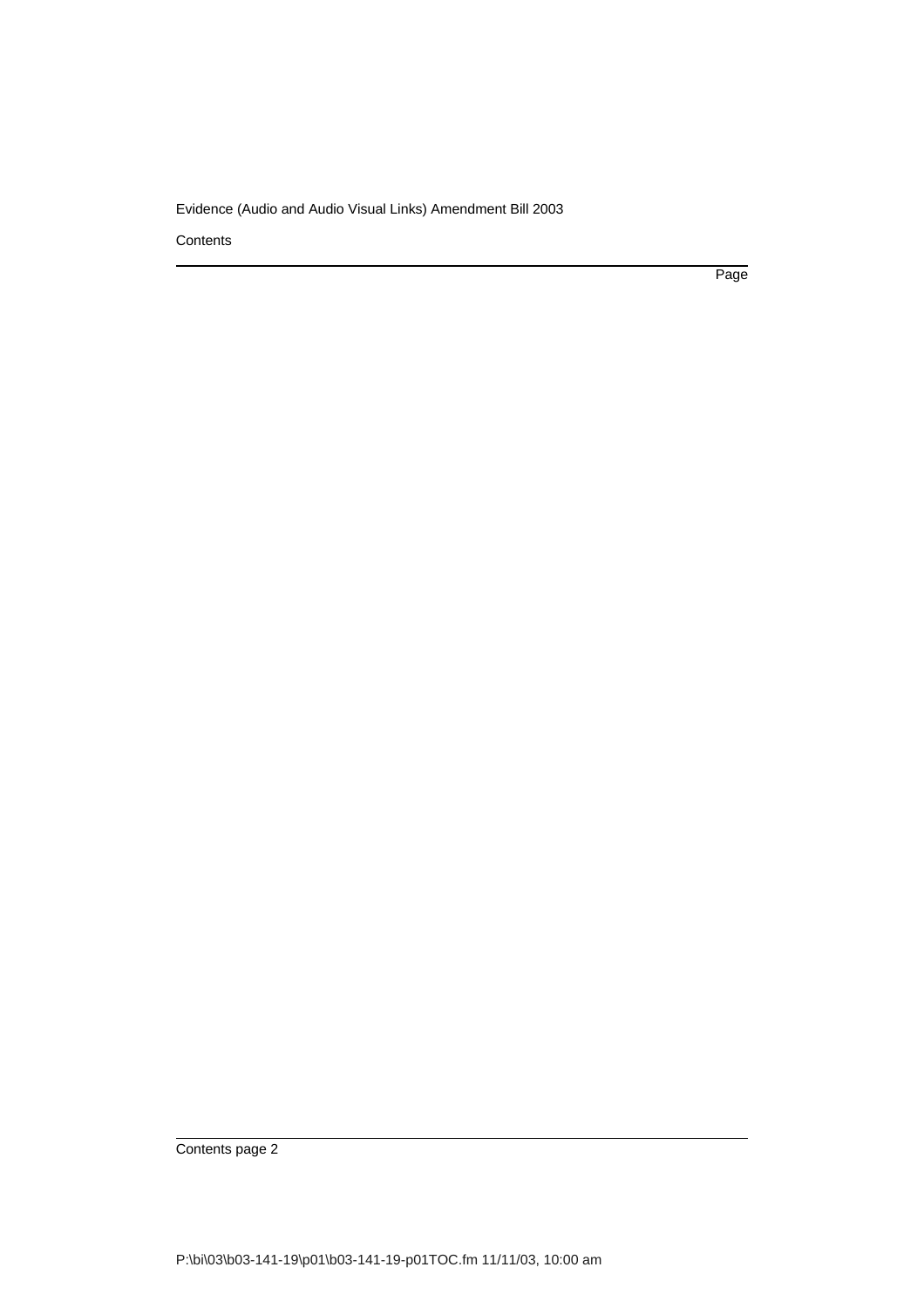

New South Wales

## **Evidence (Audio and Audio Visual Links) Amendment Bill 2003**

No , 2003

#### **A Bill for**

An Act to amend the *Evidence (Audio and Audio Visual Links) Act 1998* and the *Evidence Legislation Amendment (Accused Child Detainees) Act 2003* to make further provision with respect to the giving of evidence by accused detainees; and for other purposes.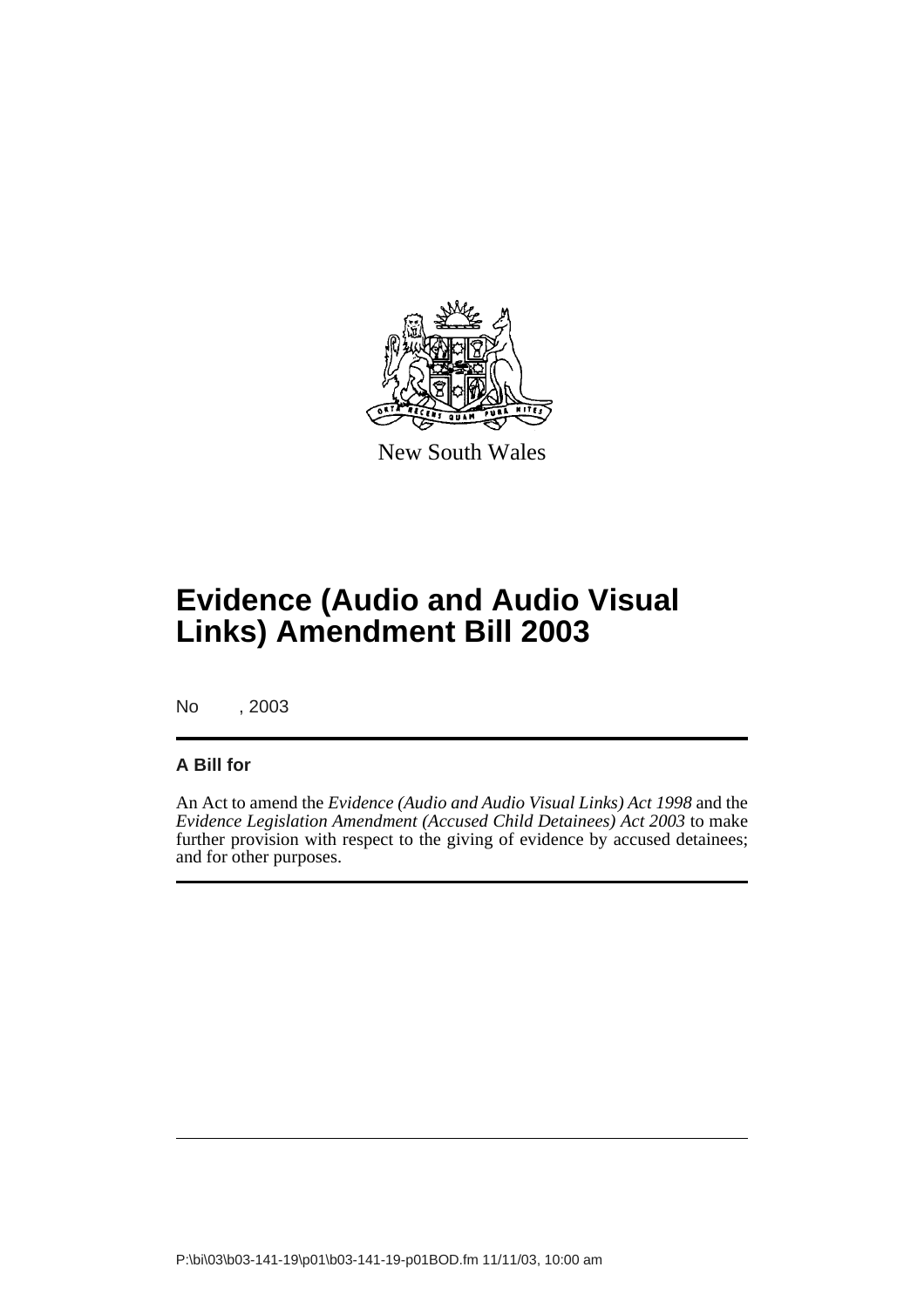<span id="page-7-3"></span><span id="page-7-2"></span><span id="page-7-1"></span><span id="page-7-0"></span>

| The Legislature of New South Wales enacts: |                                                                                                                                                                                 |                     |  |
|--------------------------------------------|---------------------------------------------------------------------------------------------------------------------------------------------------------------------------------|---------------------|--|
| 1                                          | Name of Act                                                                                                                                                                     |                     |  |
|                                            | This Act is the <i>Evidence (Audio and Audio Visual Links)</i><br>Amendment Act 2003.                                                                                           | 3<br>$\overline{4}$ |  |
| $\mathbf{2}$                               | <b>Commencement</b>                                                                                                                                                             | 5                   |  |
|                                            | (1)<br>This Act commences on the date of assent to this Act, except as<br>provided by subsection (2).                                                                           | 6<br>$\overline{7}$ |  |
|                                            | Section 4 and Schedule 2 commence, or are taken to have<br>(2)<br>commenced, on the date of assent to the Evidence Legislation<br>Amendment (Accused Child Detainees) Act 2003. | 8<br>9<br>10        |  |
| 3                                          | Amendment of Evidence (Audio and Audio Visual Links) Act 1998<br>No 105                                                                                                         | 11<br>12            |  |
|                                            | The Evidence (Audio and Audio Visual Links) Act 1998 is amended<br>as set out in Schedule 1.                                                                                    | 13<br>14            |  |
| 4                                          | Amendment of Evidence Legislation Amendment (Accused Child<br>Detainees) Act 2003 No *                                                                                          |                     |  |
|                                            | The Evidence Legislation Amendment (Accused Child Detainees)<br>Act 2003 is amended as set out in Schedule 2.                                                                   | 17<br>18            |  |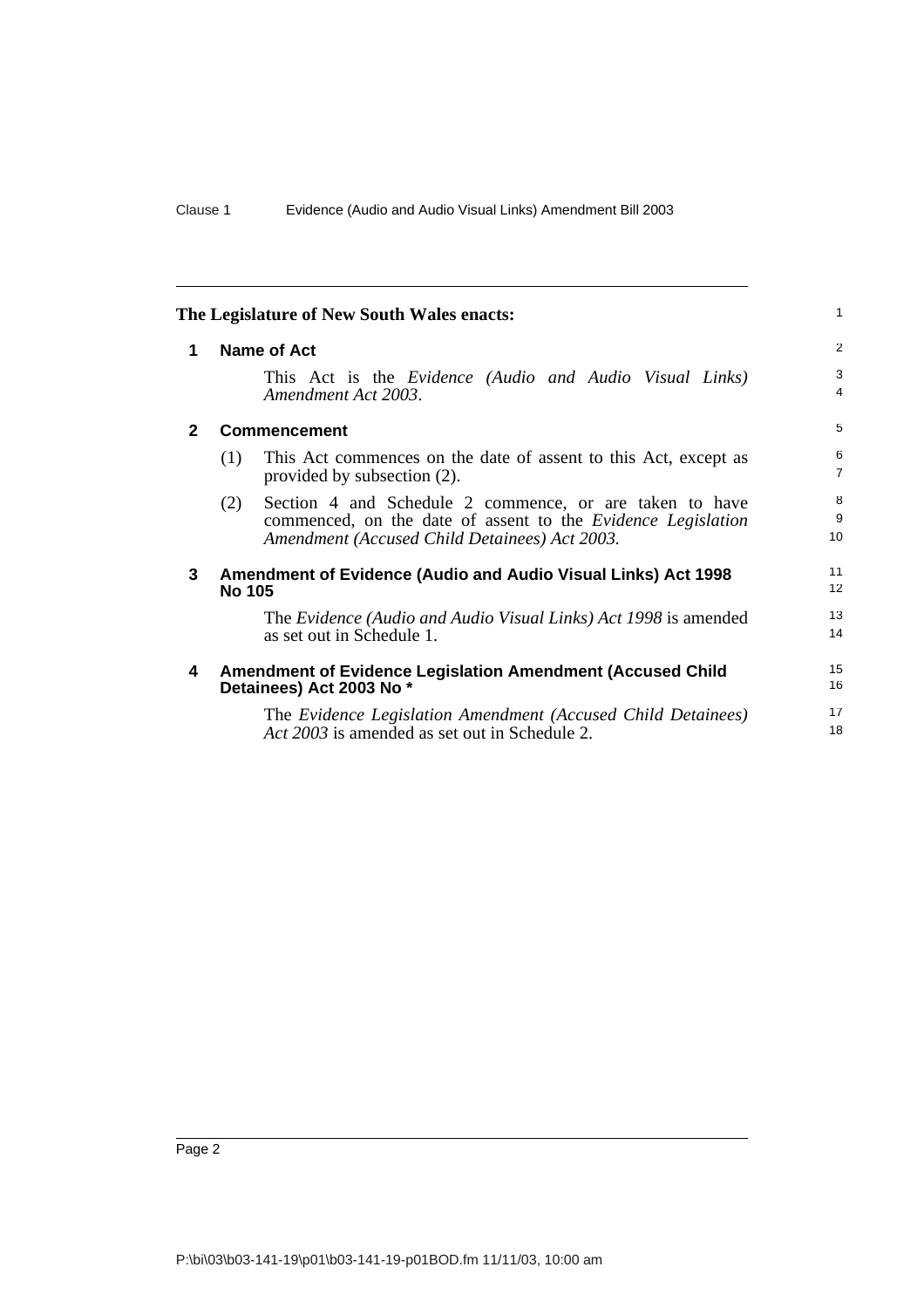$\ddot{\phantom{1}}$ 

 $\ddot{\phantom{a}}$ 

Amendment of Evidence (Audio and Audio Visual Links) Act 1998 Schedule 1

<span id="page-8-0"></span>

|     |                                                                        | Schedule 1 Amendment of Evidence (Audio and Audio<br><b>Visual Links) Act 1998</b>                                                                                                                                                                                                                                                                                 |                                |
|-----|------------------------------------------------------------------------|--------------------------------------------------------------------------------------------------------------------------------------------------------------------------------------------------------------------------------------------------------------------------------------------------------------------------------------------------------------------|--------------------------------|
|     |                                                                        | (Section 3)                                                                                                                                                                                                                                                                                                                                                        | 3                              |
| [1] | Section 3A Appearances and entitlements to be present before<br>courts |                                                                                                                                                                                                                                                                                                                                                                    | 4<br>5                         |
|     |                                                                        | Insert after section $3A(2)$ :                                                                                                                                                                                                                                                                                                                                     | 6                              |
|     | (3)                                                                    | Any entitlement of a person under section 14 of the <i>Criminal</i><br>Appeal Act 1912 to be present in proceedings on the hearing<br>of an appeal is taken to be satisfied if audio visual links are<br>used in relation to the person under this Act.                                                                                                            | $\overline{7}$<br>8<br>9<br>10 |
| [2] |                                                                        | <b>Section 5 Application of Act</b>                                                                                                                                                                                                                                                                                                                                | 11                             |
|     |                                                                        | Insert "(as originally enacted)" after "Part 1B" in section 5 (5).                                                                                                                                                                                                                                                                                                 | 12                             |
| [3] | Section 5 (5B)                                                         |                                                                                                                                                                                                                                                                                                                                                                    | 13                             |
|     | Insert before section $5(6)$ :                                         |                                                                                                                                                                                                                                                                                                                                                                    |                                |
|     | (5B)                                                                   | Part 1B (as amended by the <i>Evidence (Audio and Audio</i><br>Visual Links) Amendment Act 2003) extends to any<br>preliminary criminal proceeding or relevant criminal<br>proceeding pending in a NSW court after the commencement<br>of subsection (5) and at the commencement of this subsection.                                                               | 15<br>16<br>17<br>18<br>19     |
| [4] |                                                                        | Section 5B Taking evidence and submissions from outside<br>courtroom or place where court is sitting-proceedings generally                                                                                                                                                                                                                                         | 20<br>21                       |
|     |                                                                        | Omit "A court must not make such a direction in relation to the giving of<br>evidence or making of a submission by audio visual link by any accused<br>detainee in any preliminary criminal proceeding or relevant criminal<br>proceeding concerning the offence in respect of which he or she is in<br>custody" from section 5B (2A).                             | 22<br>23<br>24<br>25<br>26     |
|     |                                                                        | Insert instead "A court must not make direction under this Part in relation<br>to the giving of evidence or making of a submission by audio visual link<br>by any accused detainee in any preliminary criminal proceeding or<br>relevant criminal proceeding in relation to the detainee concerning an<br>offence alleged to have been committed by the detainee". | 27<br>28<br>29<br>30<br>31     |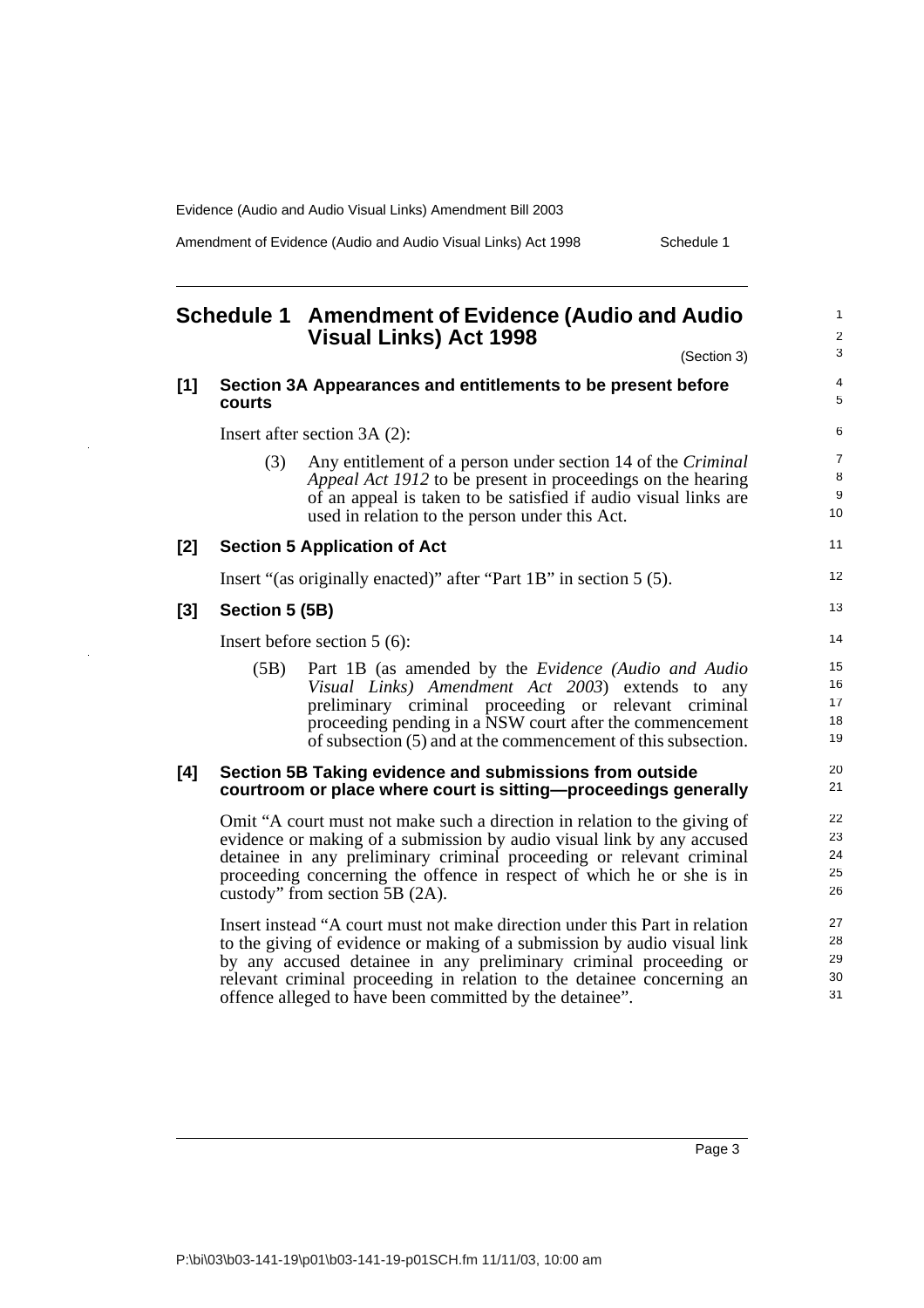Schedule 1 Amendment of Evidence (Audio and Audio Visual Links) Act 1998

| [5]   | Section 5BA Appearances of accused detainee by audio visual<br>link in preliminary criminal proceedings |     |                                                                                                                                                                                                                                                                                                                         |                            |
|-------|---------------------------------------------------------------------------------------------------------|-----|-------------------------------------------------------------------------------------------------------------------------------------------------------------------------------------------------------------------------------------------------------------------------------------------------------------------------|----------------------------|
|       | section $5BA(1)$ .                                                                                      |     | Omit "concerning the offence for which the detainee is in custody" from                                                                                                                                                                                                                                                 | 3<br>$\overline{4}$        |
|       |                                                                                                         |     | Insert instead "in relation to the detainee concerning an offence alleged to<br>have been committed by the detainee".                                                                                                                                                                                                   | 5<br>6                     |
| [6]   | Section 5BA (4)                                                                                         |     |                                                                                                                                                                                                                                                                                                                         |                            |
|       | Insert "the administration of" after "interests of".                                                    |     |                                                                                                                                                                                                                                                                                                                         | 8                          |
| $[7]$ | Section 5BB Appearances of accused detainee by audio visual<br>link in relevant criminal proceedings    |     |                                                                                                                                                                                                                                                                                                                         | 9<br>10                    |
|       | Omit "concerning the offence for which the person is in custody" from<br>section $5BB(1)$ .             |     |                                                                                                                                                                                                                                                                                                                         | 11<br>12                   |
|       |                                                                                                         |     | Insert instead "in relation to the detainee concerning an offence alleged to<br>have been committed by the detainee".                                                                                                                                                                                                   | 13<br>14                   |
| [8]   | Section 5BB (4)                                                                                         |     |                                                                                                                                                                                                                                                                                                                         | 15                         |
|       |                                                                                                         |     | Insert "the administration of" after "interests of".                                                                                                                                                                                                                                                                    | 16                         |
| [9]   | Section 5BB (5)                                                                                         |     |                                                                                                                                                                                                                                                                                                                         | 17                         |
|       | Insert after section 5BB (4):                                                                           |     |                                                                                                                                                                                                                                                                                                                         | 18                         |
|       | (5)                                                                                                     |     | Without limiting the factors that the court may take into<br>account in determining whether it is in the interests of the<br>administration of justice to make a direction under subsection<br>(1), the court must take into account such of the following<br>factors as are relevant in the circumstances of the case: | 19<br>20<br>21<br>22<br>23 |
|       |                                                                                                         | (a) | the risk that the personal security of a particular person<br>or persons (including the accused detainee) may be<br>endangered if the accused detainee appears in the<br>courtroom or place where the court is sitting,                                                                                                 | 24<br>25<br>26<br>27       |
|       |                                                                                                         | (b) | the risk of the accused detainee escaping, or attempting<br>to escape, from custody when attending the courtroom<br>or place where the court is sitting,                                                                                                                                                                | 28<br>29<br>30             |
|       |                                                                                                         | (c) | the behaviour of the accused detainee when appearing<br>before a court in the past,                                                                                                                                                                                                                                     | 31<br>32                   |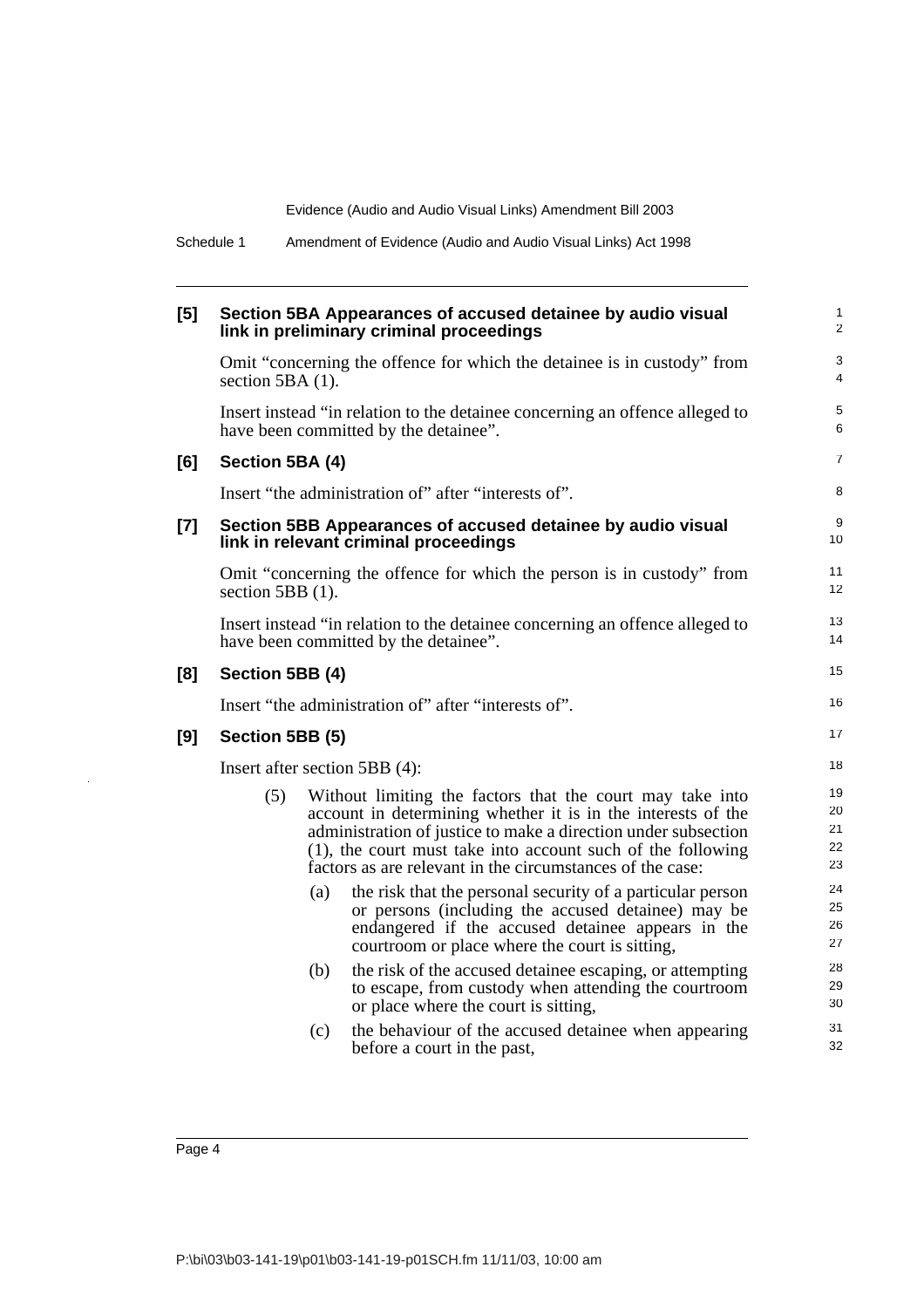Amendment of Evidence (Audio and Audio Visual Links) Act 1998 Schedule 1

(d) the conduct of the accused detainee while in custody, including the accused detainee's conduct during any period in the past during which the accused detainee was being held in custody in a correctional centre or detention centre.